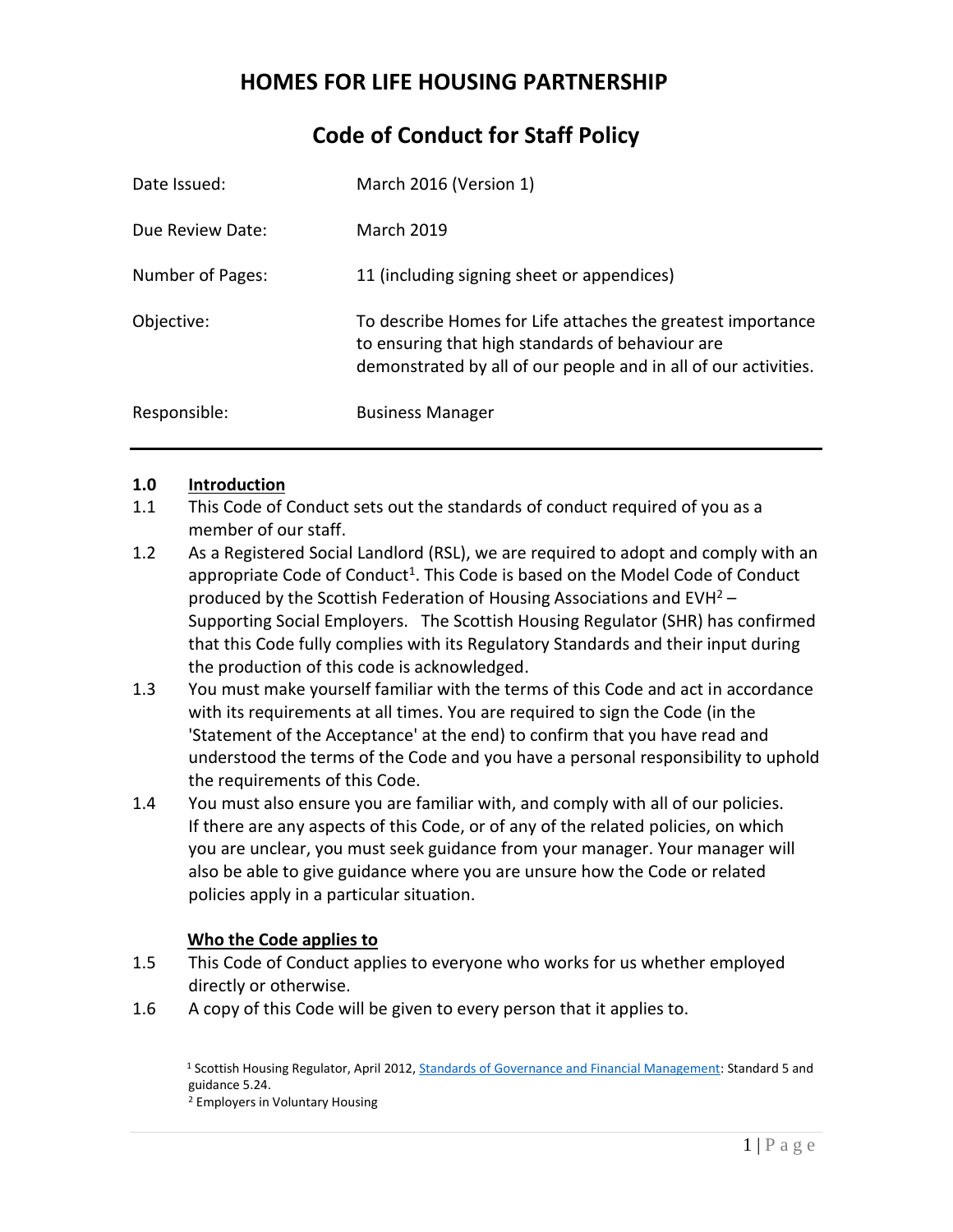## **How the Code is structured?**

- 1.7 The Code is based on the Nolan Principles on Standards in Public Life<sup>3</sup> which are recognised as defining good conduct for those who work for the public using public money.
- 1.8 We have defined three groups of principles as the basis for the Code:
	- A: Honesty and Integrity
	- B: Openness and Accountability
	- C: Selflessness, Objectivity, Leadership
- 1.9 Each of the three sections begins with a statement of principle. This is followed by a number of provisions which set out the requirements of the Code in more detail. The Code is not exhaustive and it should be remembered that all staff members of RSLs are responsible for ensuring that their conduct at all times meets the high standards that the RSL sector is recognised for upholding. As well as observing the detail of the Code, you should apply its intention and spirit to all situations in employment.

You are required to sign the Statement of Acceptance at the conclusion of this code on page 11 which also outlines the implications for any breach of the code.

## **2.0 The Code of Conduct**

## 2.1 A: Honesty and Integrity:

You must act at all times with honesty and integrity. You must not use, or seek to use, your position to gain financial or other benefit for yourself, your family or friends.

## Gifts and Hospitality

- A.1 You must act, and be seen to act, wholly in the interests of our organisation, our residents and other service users. You should not benefit improperly from your position.
- A.2 You must not accept any offers of gifts or hospitality from individuals or organisations which might reasonably create – or be capable of creating – an impression of impropriety, influence or place you under an obligation to these individuals or organisations. You must comply with our policy on the matter.

## Prevention of bribery

- A.3 We must comply with anti-bribery legislation. We must adopt, and comply with, anti-bribery and corruption policies.
- A.4 We forbid all forms of bribery meaning a financial or other advantage or inducement intended to persuade someone to perform improperly any function or activity. You must not offer, seek or accept bribes and must comply with our policy on bribery. Offering, seeking or accepting bribes will result in disciplinary action and may also result in criminal prosecution.

<sup>3</sup> Committee for Standards in Public Life 1994[, Nolan Principles on Standards in Public Life](http://www2.le.ac.uk/offices/finance/staff/regulations/appendices/appendix-a-the-seven-principles-of-public-life-from-the-report-of-the-committee-for-standards-in-public-life-the-nolan-report)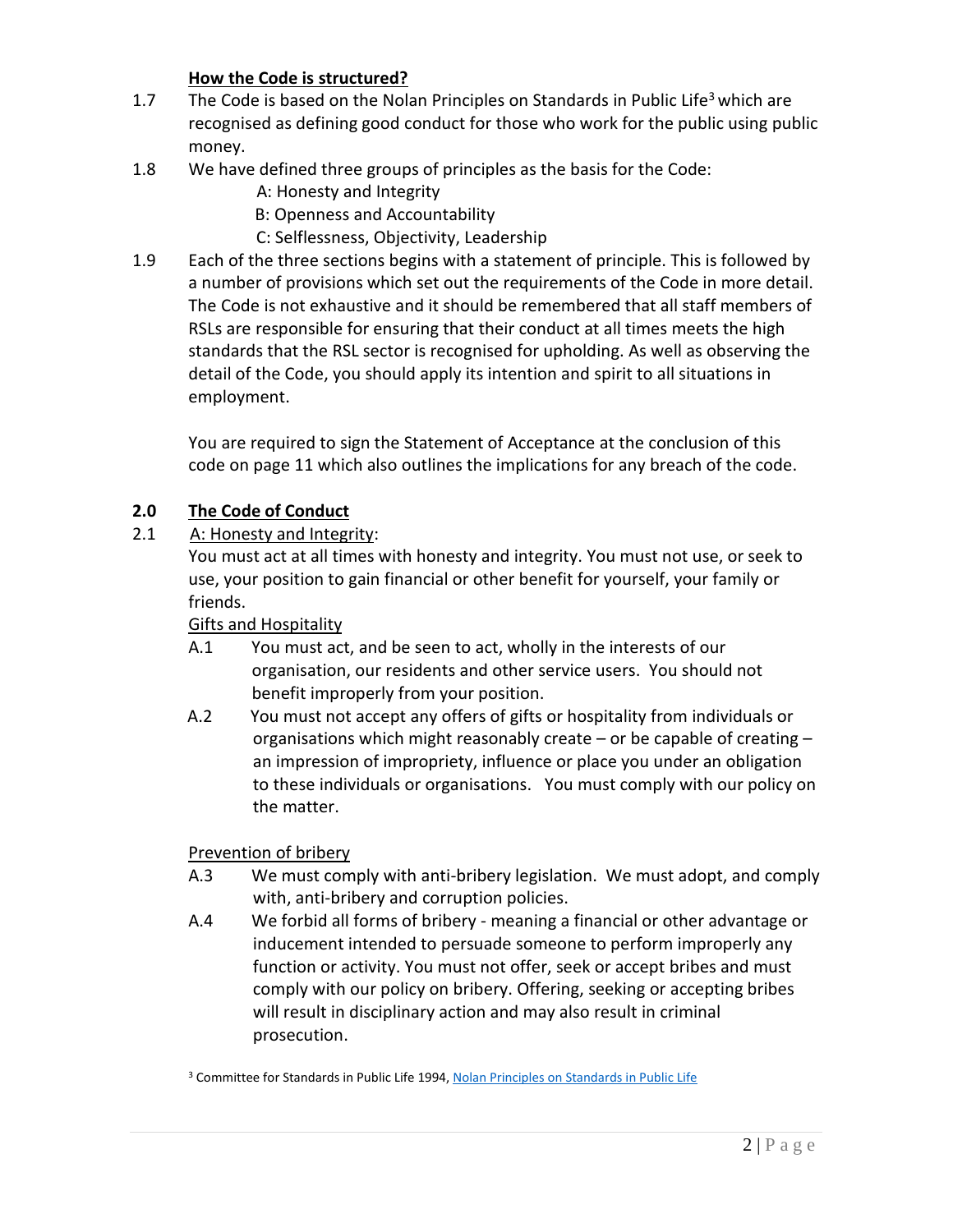A.5 You must report to your manager or the Business Manager (as Senior Officer) any instances of suspected bribery within the organisation or any external organisation with which we have dealings.

## Personal benefit

- A.6 You, or someone closely connected to you, cannot as a result of your role with us receive preferential treatment relating to any services provided by the organisation or its contractors/suppliers, and you should be able to demonstrate this.
- A.7 You must not use, or seek to use, your position to promote your personal interests or those of any person with whom you are closely connected or the interests of any business or other organisation with which you have a connection.

#### **Section 3 of Appendix 1 defines what is meant by 'closely connected'.**

#### Resources, facilities and premises

- A.8 You must use our resources, facilities and premises only for the purposes intended and in a responsible and lawful manner. This includes office premises, telephone, computer and other IT facilities, equipment, stationery, transport and staff. Reasonable personal use of office telephones and computers and company mobile telephones is permitted but must be kept to a minimum. Our Personal Usage Policy gives further information including what is meant by 'reasonable personal use'.
- A.9 You must comply with all of our relevant policies, including (but not exclusively) usage of internet & email social media, health & safety, equal opportunities and dignity at work.
- A.10 You must not undertake work for another organisation or for any personal business - on Homes for Life's premises nor use our resources or facilities for such a purpose, unless you have specific permission from your line manager.

#### Funds and expenses

- A.11 Our funds must be safeguarded from abuse, theft or waste. You must at all times apply and observe all of our financial regulations and internal controls.
- A.12 You must comply with our relevant policies when procuring goods/services or claiming expenses.

#### Tenants/service users and money

- A.13 As a general rule, in relation to tenants and service users you must not:
	- Give or loan them money;
	- Receive a gift or loan of money from them;
	- Invite or influence them to make a will or trust under which you are names as executor, trustee or beneficiary.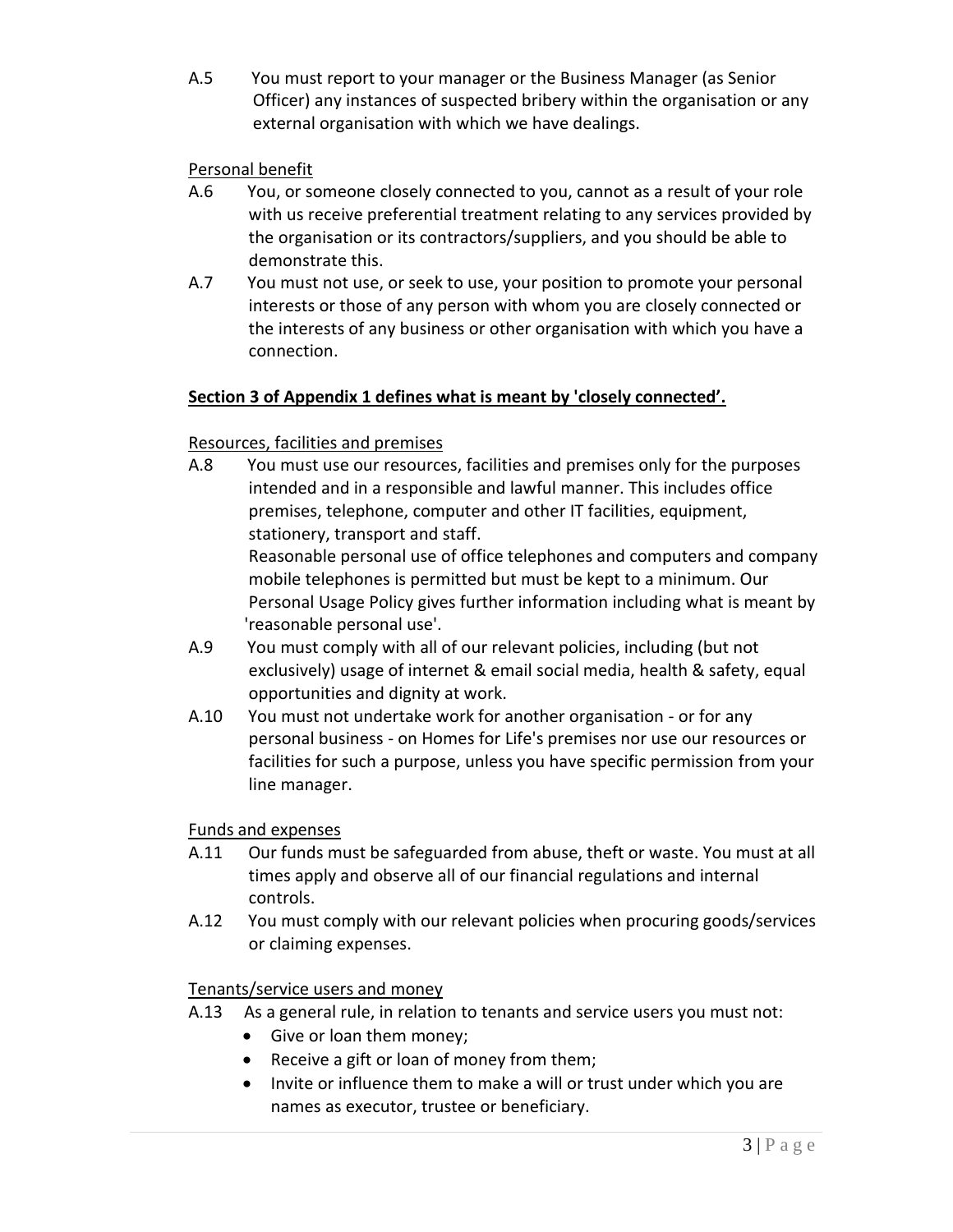A.14 In circumstances where you have a declared family connection to a tenant/service user, common sense will be applied and the organisation would not seek to impose restrictions on the private exchange of money between you and that individual.

## General responsibilities

- A.15 You must not act in a way that unjustifiably favours or discriminates against particular individuals, groups or interests. You should be aware that under the Equality Act 2010, the following nine characteristics are specifically protected: age, disability, gender reassignment, marriage and civil partnership, pregnancy and maternity, race, religion or belief, sex and sexual orientation.
- A.16 In presenting information you must set out the facts and relevant issues truthfully.
- A.17 You must avoid any situation that could give rise to suspicion or suggest improper conduct.

# 2.2 B. Openness and Accountability

You must declare all relevant personal interests. You must handle information in accordance with our policies and procedures. You must report to the appropriate senior person within Homes for Life any reasonable and honest suspicions you may have about possible wrongdoing.

## Declaring interests

- B.1 We must ensure that no conflict arises, or could reasonably be perceived to arise, between your duties and your personal interests, financial or otherwise. You must declare, and manage openly and appropriately, any actual or potential interests or conflicts.
- B.2 Where you have a personal, business or financial interest in any matter that is relevant to our activities or is being considered (or is likely to be considered), or you know that someone to whom you are closely connected has such an interest, you must declare it promptly and record it in our Register of Interests.
- B.3 You must keep your entry in the Register of Interests complete, accurate and up to date.

## Handling information

- B.4 You must observe and uphold the legal requirements and our policies in respect of the storage and handling of information, including personal and financial information. Our Data Protection Policy gives further guidance.
- B.5 You must respond to requests for information positively and must not prevent people or bodies from being provided with information that they are entitled to receive.
- B.6 You must not use confidential information acquired through your work as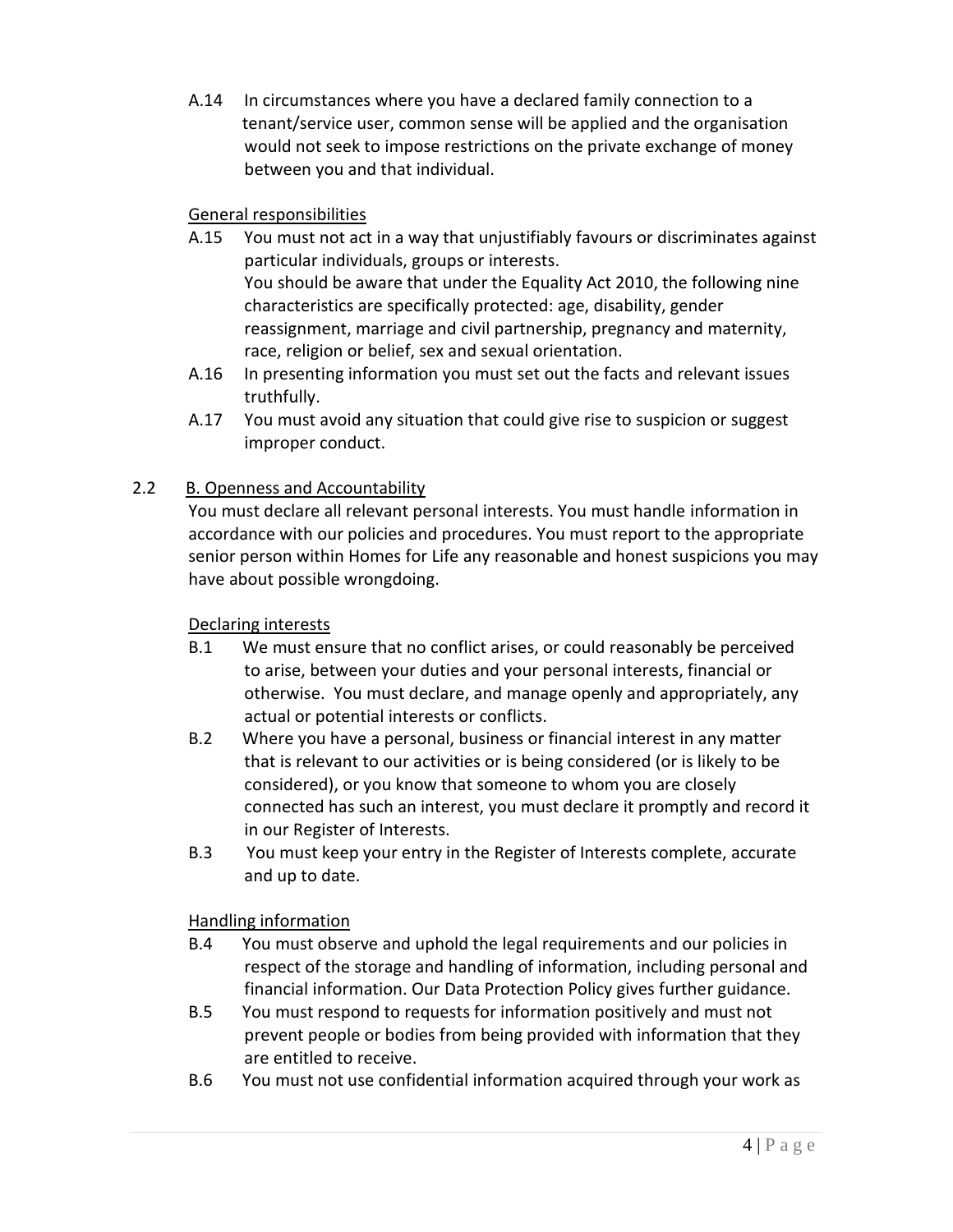one of our employees for your private interests or any other purpose for which it is not intended.

## Respecting confidentiality

- B.7 You must respect confidentiality and ensure that you do not disclose information to anyone who is not entitled to receive it, both whilst you are a member of staff and after you have left our employment.
- B.8 Unless specifically authorised to do so, you must not make comments or statements in public or to the media, or pass any documents or other information to the press or media about us or our activities. If you are approached by the press or other media you must quickly pass the enquiry to the Business Manager (as Senior Officer).
- B.9 You must not publish any material or deliver any lecture or address any issues relating specifically to us or our activities without prior approval.

## Using social media

 B.10 We respect your right to a private life, and that includes joining any social media sites that you wish. However, as information posted on such sites is classed as public and not private, you must not disclose any private or confidential information relating to us, our customers, partners, suppliers, board members, or employees on any social networking sites, bulletin boards, blogs or similar. (See also C11 under "Upholding our reputation"). This applies whether you are posting under your own name or a pseudonym.

## Reporting concerns

- B.11 If you become aware of any actual or potential fraud, corruption or wrongdoing, or breaches of this Code, you must report this to your manager or to the Business Manager (as Senior Officer). You may do so on a confidential basis. Our policy on whistleblowing gives further information.
- B.12 You must not victimise any person who has used or intends to use, or is suspected of having used - our confidential reporting or whistleblowing procedures to report any actual or alleged fraud, corruption or wrongdoing by others.

# 2.3 C. Selflessness, Objectivity and Leadership:

You must act in the best interests of Homes for Life at all times within the framework set by the organisation, working to promote our aims and objectives, upholding our values and setting a good example by your own conduct.

## Fulfilling your role

- C.1 You must comply with your terms of appointment and our policies and procedures relating to your role.
- C.2 You must fulfil your duties responsibly, exercising reasonable skill and care and acting at all times in our best interests and that of our tenants and other service users.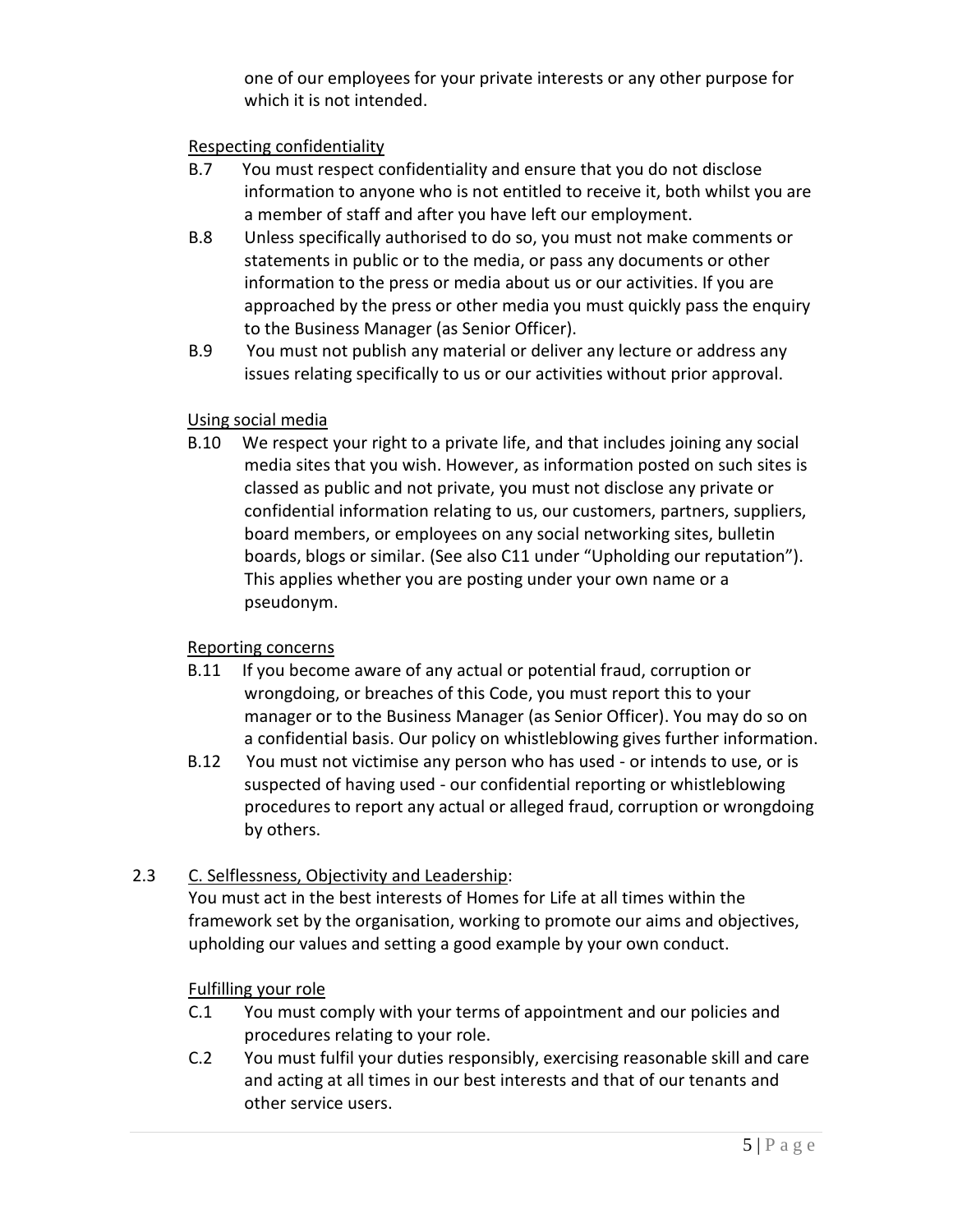As an organisation, we always aim to put the needs of our tenants and service users first, and we expect all of our staff to do the same in their day to day work, within the framework of our policies and procedures.

C.3 You must work to promote our aims and objectives and in accordance with the relevant legal and regulatory requirements (including those, as applicable, of the Scottish Housing Regulator, the Office of the Scottish Charity Regulator, the Financial Conduct Authority and the Care Inspectorate).

If you are in doubt as to the legal and regulatory requirements that are relevant to your role, you must seek guidance from your manager.

- C.4 You must work at all times in accordance with our policies and procedures and not allow your own personal or political opinions to affect the way in which you carry out your duties. This does not impinge on your right to be an active citizen or, for example, to be an active trade unionist.
- C.5 You must take direction from your line manager, other senior managers and the governing body, and exercise responsibly any authority that comes with your role as a staff member.
- C.6 You must not seek to use informal channels to influence the governing body regarding decisions to be made about the conduct of our business.
- C.7 You must consult your manager before taking on any outside work or any position (paid or unpaid) that will in any way impact on your role with us. Any such work or position must not interfere with your existing job or conflict with our interests. *Appendix 1 gives more details on declaring interests.*
- C.8 You must participate in any necessary training, and play an active part in our performance appraisal process. You will contribute to the identification of any personal training needs you may have in order to keep your professional skills and knowledge up to date.

# Working with tenants and other service users

- C.9 You must maintain high standards of professionalism, fairness and courtesy in all your dealings with tenants and other service users.
- C.10 You must not allow any personal relationship with a tenant or other service user to conflict with the conduct of your role and responsibilities.
- C.11 You must use the appropriate channels for handling tenancy and service provision issues. You must not act outside our established procedures in any matter concerning any tenant or other service user.

# Upholding our reputation

C.12 You must not act in a way that could reasonably be regarded as bringing us into disrepute. This would include publicly making any derogatory comments about the organisation, its staff, governing body members, service users, partners and anyone that we are doing business with. If you have a grievance or concern relating to a member of staff or of the governing body or have any concern about potential wrongdoing you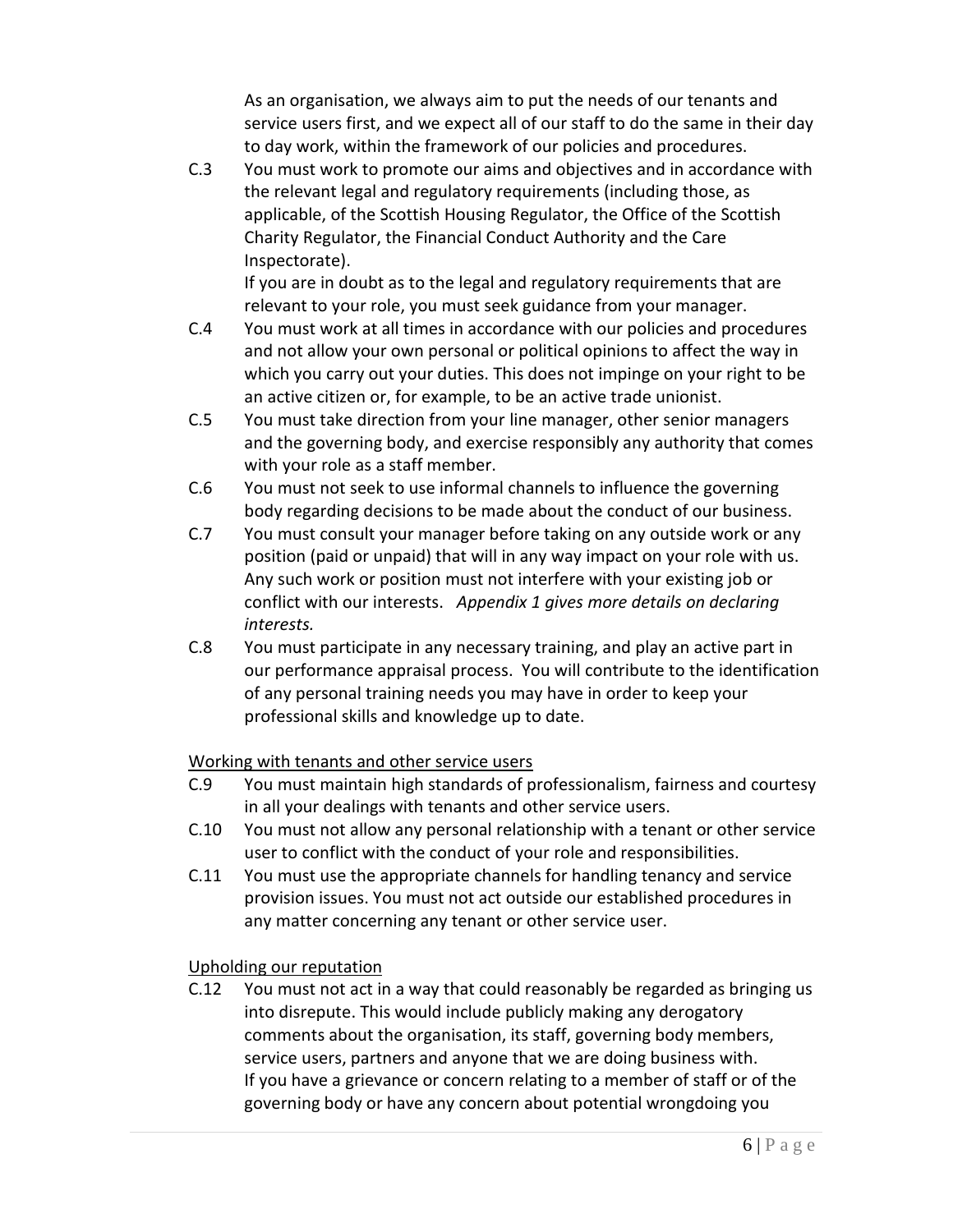should discuss it with your line manager or with the Business Manager (as Senior Officer).

C.13 You must always be a positive ambassador for us and our work, especially when attending events as a member of our staff or in dealing with outside bodies.

## Showing respect for others

- C.14 You must treat others with respect at all times. This includes considering the views of others and being tolerant of differences.
- C.15 You must adhere to both the letter and the spirit of our equality and diversity policy. See also A.18 above about the need to avoid discrimination of any kind.
- C.16 You must always conduct yourself in a courteous and professional manner. You must not, by your actions or behaviour, cause distress, alarm or offence.
- C.17 You must not harass, bully or attempt to intimidate any person.
- C.18 You must take care when displaying materials in the office, and ensure that these would not reasonably cause offence to your colleagues. If in doubt, consult your line manager before displaying any materials.
- C.19 When attending meetings, you must be courteous to all attendees and respect the position of the meeting chair or convenor. You must also ensure that mobile phones are switched off/on silent other than in very exceptional circumstances where it is necessary to take an urgent call.

# **3.0 Breach of Code**

As a member of staff you have a responsibility to promote and uphold the requirements of this Code. If you consider that you may have breached the Code, or have witnessed or become aware of a potential breach by another staff member, you should immediately bring the matter to the attention of your line manager or the Business Manager (as Senior Officer).

Any material breach of the Code will be considered under our disciplinary procedures and may result in a disciplinary action being taken, which may include dismissal.

As a member of staff you have a duty to co-operate with and contribute to any investigation relating to a potential breach of the Code or an associated matter You must sign the below statement of acceptance once you have read and understood this Code and its requirements.

# **4.0 Review**

This Code of Conduct was adopted by the Governing Body on 30th March 2016. It will be reviewed as necessary, but not later than end March 2019.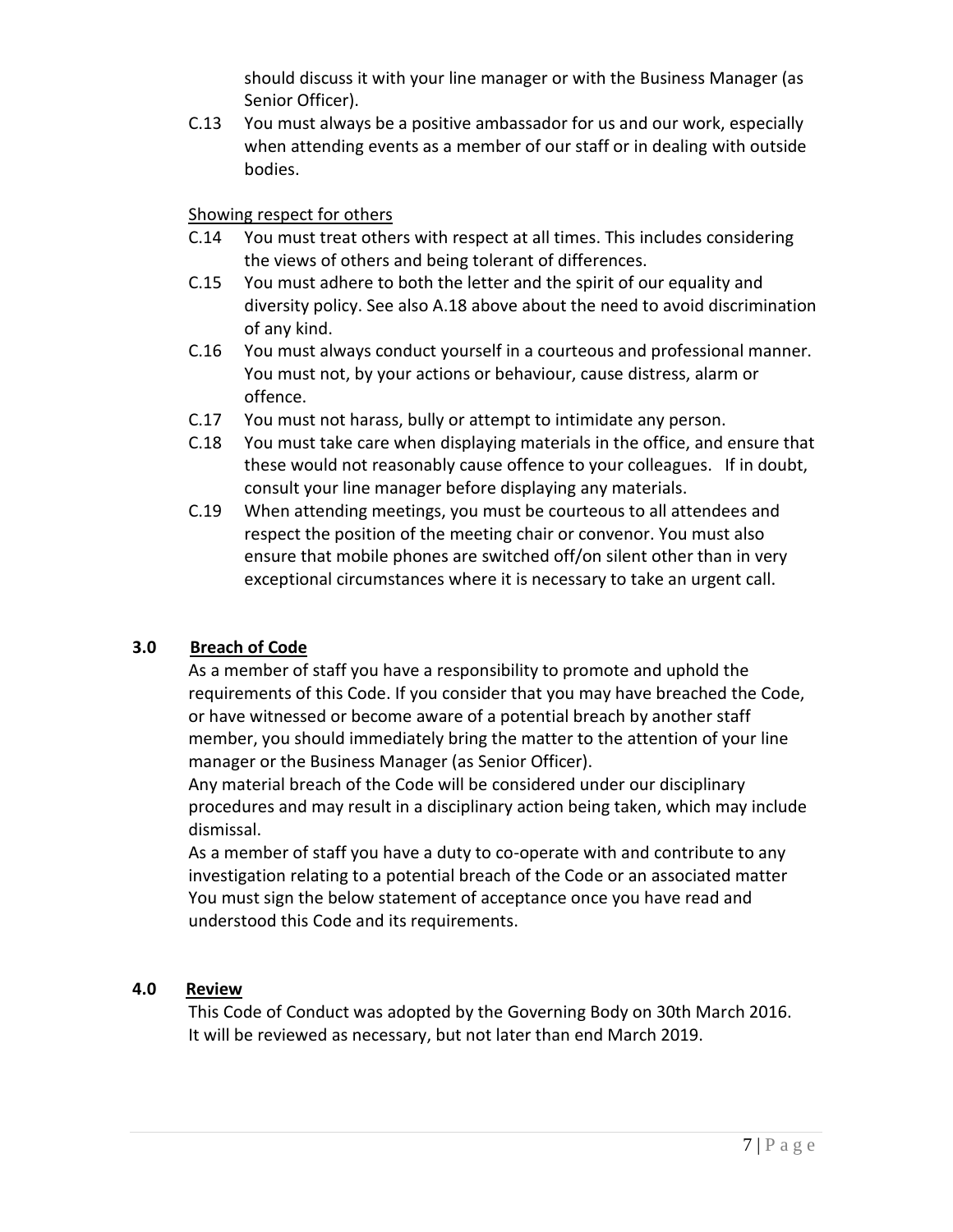#### **Declaring and Managing Personal Interests**

#### **1. Introduction**

- 1.1 Being a member of Homes for Life staff is of course only one part of your life. Other aspects of your life - such as family, friends and neighbours, voluntary work, causes you support, possibly business or financial interests, possibly your own housing arrangements - may have the potential to cross over into your role as a staff member.
- 1.2 However, as we are an organisation that works for the community [and uses public funds], it is essential that there is no conflict - and that there can be no reasonable perception of conflict - between your duties as a member of staff and your personal (or personal business or financial) interests.
- 1.3 Any potential conflict between your position as a member of our staff and your other interests must be openly declared and effectively managed so as to protect the good reputation of Homes for Life and the RSL sector.
- 1.4 As stated in the Code (provision B1), where you have a personal business or financial interest in any matter that is relevant to our activities or is being considered (or is likely to be considered) or you know that someone to whom you are closely connected has such an interest, you must declare it promptly and record it in the Register of Interests.
- 1.5 This Appendix gives further guidance on how to declare and manage any personal (including personal business or financial) interests.

## **2. Examples of interests that must be declared**

- 2.1 The following are examples of the kind of interest that you must declare. Please note that this list is not exhaustive, and there may be other interests that you should also declare.
	- Tenancy of a property (by you or someone to whom you are closely connected) of which we are the landlord.
	- Occupancy or ownership of a property (by you or someone to whom you are closely connected) which is factored or receives property related services from us.
	- Receipt of care or support services from us.
	- Membership of a community or other voluntary organisation that is active in the area(s) we serve.
	- Voluntary work with another RSL or with an organisation that does, or is likely to do, business with us.
	- Membership of the governing body of another RSL.
	- Being an elected member of any local authority where we are active.
	- If you purchase goods or services from us.
	- If you purchase goods or services from one of our approved contractors or Framework Agreement partners.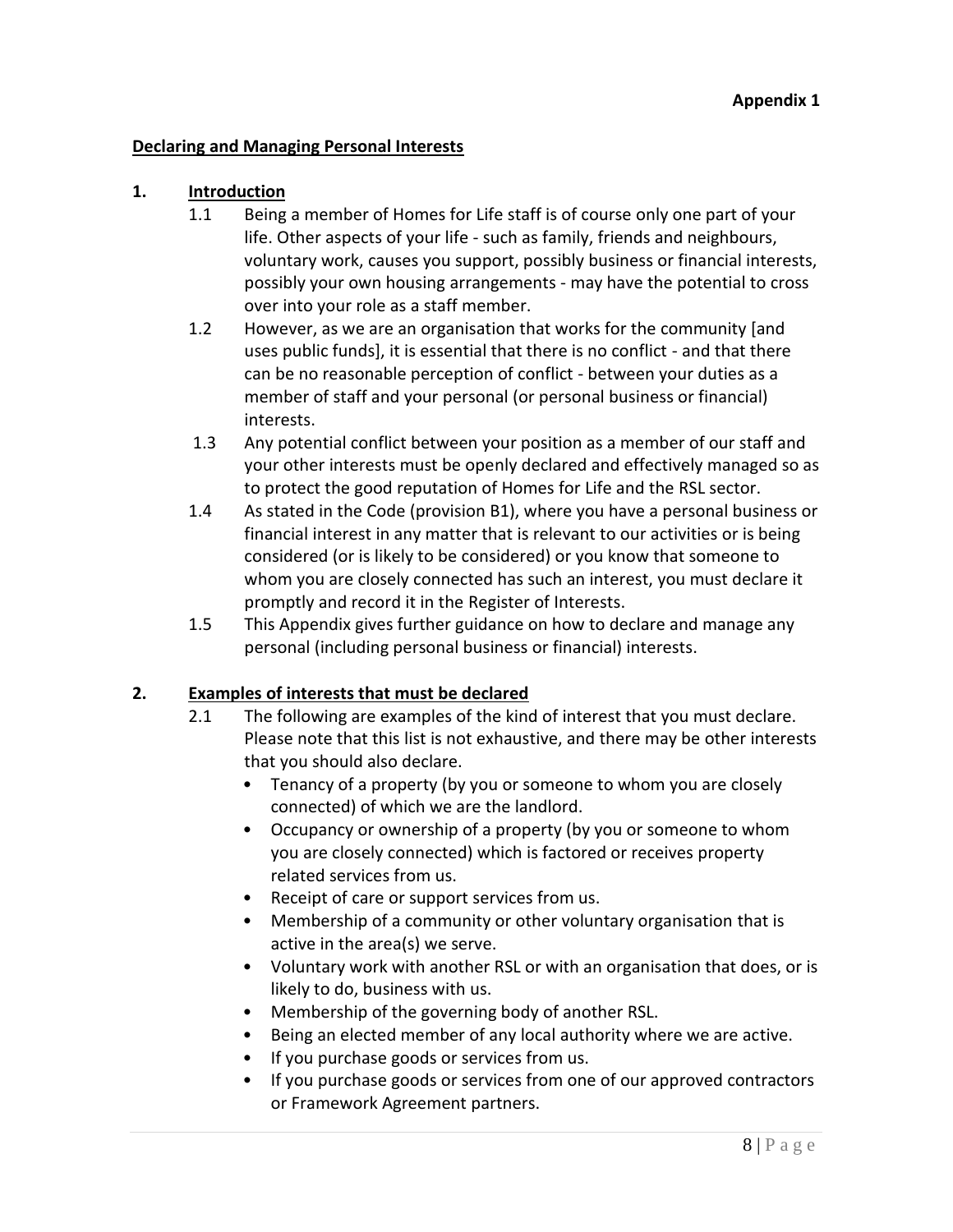- Significant shareholding in a company that we do business with.
- Membership of a political, campaigning or other body whole interests and/or activities may affect our work or activities.
- Ownership of land or property in our areas of operation excluding for the purpose of your own residential use (i.e. there is no requirement for you to declare any house in which you currently live).
- Unresolved dispute relating to the provision of services in connection with a tenancy or occupancy agreement to a contractual dispute over the provision of goods or services with us.
- 2.2 If you are not sure whether a certain matter needs to be declared, you must seek guidance from your manager or from the Business Manager. If doubt remains, the advice would always be to declare the matter.
- 2.3 You should note that in some circumstances, declaration of an interest may not be sufficient, and that it may be necessary for the organisation to take additional measures to deal satisfactorily with the situation so as to protect the probity and reputations of both yourself and the organisation.

# **3. Definition of 'close connection'**

- 3.1 Someone 'closely connected' to you includes family members and persons who might reasonably be regarded as similar to family members even where there is no relationship by birth or in law.
- 3.2 The following table outlines those who you should consider when declaring interests:

| <b>Group 1</b>                                                                                                                                                                                                                             | <b>Group 2</b>                                                                                                                                                                                                                                                                                                                                                                                | <b>Group 3</b>                                                                                                                                                                                    |
|--------------------------------------------------------------------------------------------------------------------------------------------------------------------------------------------------------------------------------------------|-----------------------------------------------------------------------------------------------------------------------------------------------------------------------------------------------------------------------------------------------------------------------------------------------------------------------------------------------------------------------------------------------|---------------------------------------------------------------------------------------------------------------------------------------------------------------------------------------------------|
| <b>Members of your</b><br>household                                                                                                                                                                                                        | <b>People closely associated with you</b>                                                                                                                                                                                                                                                                                                                                                     | Others you need to<br>consider                                                                                                                                                                    |
| Anyone who<br>normally lives as<br>part of your<br>household, whether<br>they are related to<br>you or not,<br>including<br>spouses/partners<br>who work away<br>from home and<br>sons and daughters<br>who are studying<br>away from home | Parents, parents-in-law and their<br>partners<br>Sons and daughters; stepsons and<br>$\bullet$<br>step-daughters and their partners<br>Brothers and sisters and their<br>partners<br>A partner's parent, child, brother<br>or sister<br>Grandparents, grandchildren and<br>their partners<br>Someone who is dependent on<br>you or whom you are dependent<br>on<br>Close friends<br>$\bullet$ | Other relatives (e.g.<br>uncles, aunts,<br>nephews & their<br>partners)<br>Other friends (e.g.<br>someone you are<br>acquainted with<br>socially, neighbours,<br>business<br>contacts/associates) |

# **Table A**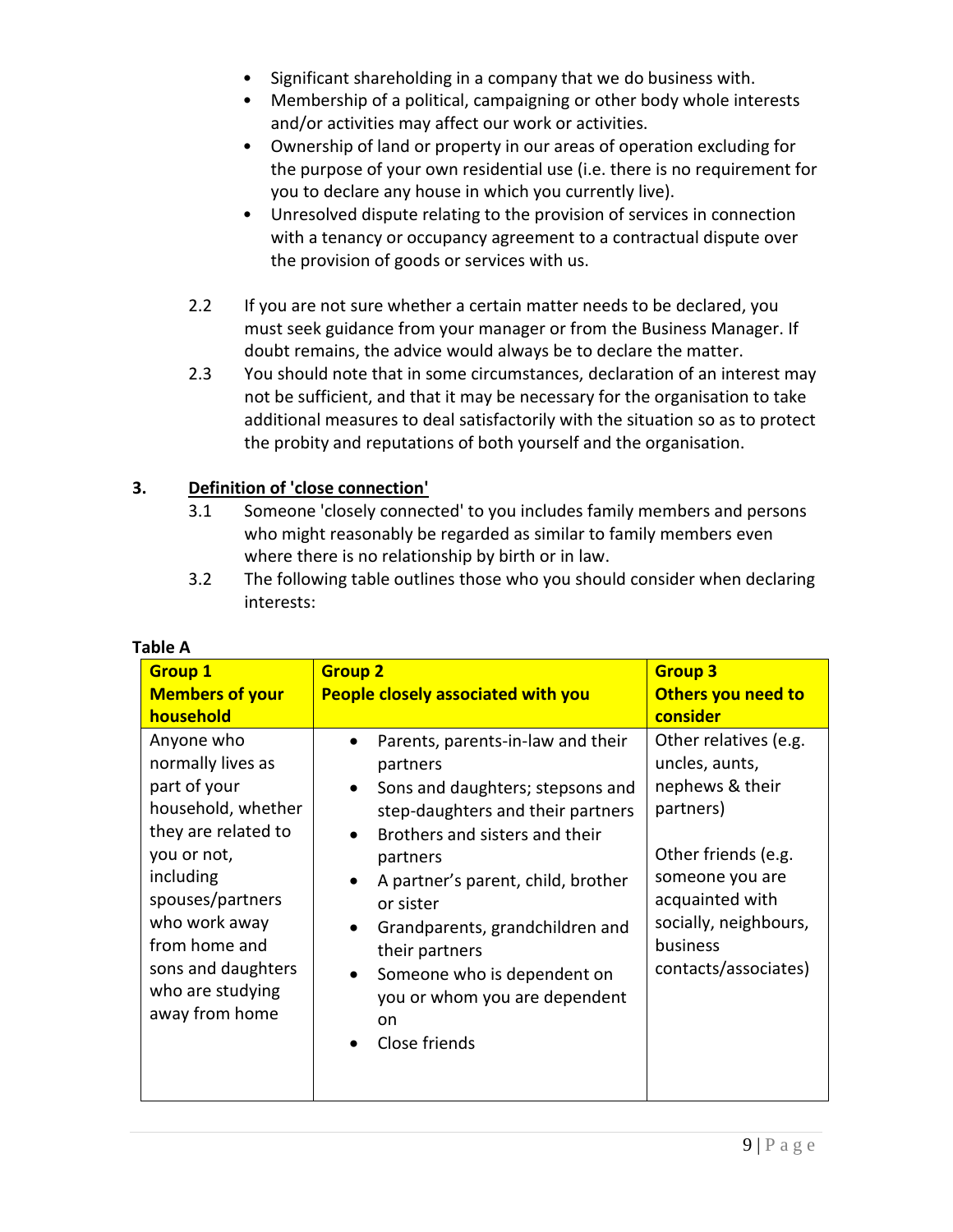- 3.3 If you become aware of any action or involvement relating to **anyone** in the table then you should declare and manage this as soon as possible.
- 3.4 However, we recognise that you will not always be closely acquainted with or in regular contact with all of the people listed and we do not expect you to go to unreasonable lengths to identify actions or involvement that are covered by this policy.
- 3.5 Please note, we do expect you to be familiar with the actions of members of your household (Group 1) and of any other people listed in the table above with whom you are closely associated and/or in regular contact and you must take steps to identify, declare and manage these.
- 3.6 You are not expected to be aware of the actions of people in groups 2 and 3 that you do not have a close association and/or regular contact with. We do not expect you to research into the employment, business interests and other activities of all persons with whom you are closely connected.
- 3.7 In relation to 3.3 3.6 above, when considering your actions, you should do so from the point of view of a reasonable and objective observer.

## **4. Declaring personal interests**

- 4.1 On appointment, you must complete a declaration for our Register of Interests confirming any interests that you or someone connected to you (see Section 3) has which are relevant to our business.
- 4.2 As stated in the Code (provision B2), you must keep your entry in the Register of Interests up to date, add any new interests as soon as they arise, and amend existing interests as soon as any change takes effect. You will also be required to confirm annually that your entry is accurate and up to date. An annual report will be made to our Governing Body on the entitlements, payments, or benefits that have been recorded in the Register.
- 4.3 A situation may arise where you are invited to be present at a meeting where a matter in which you have a personal (or a personal business or financial) interest is discussed. In such cases you must inform the meeting chair at the start of the meeting, or as soon as you become aware that this is the case. You would then be required to leave the meeting for the duration of the particular item. If in any doubt, you should ask the meeting chair or another senior person present for guidance. This applies to all meetings that you attend as a member of our staff - both internal and external.
- 4.5 Any failure to make a complete, accurate and prompt declaration whether deliberately or through taking insufficient care - will be regarded as a breach of this Code.